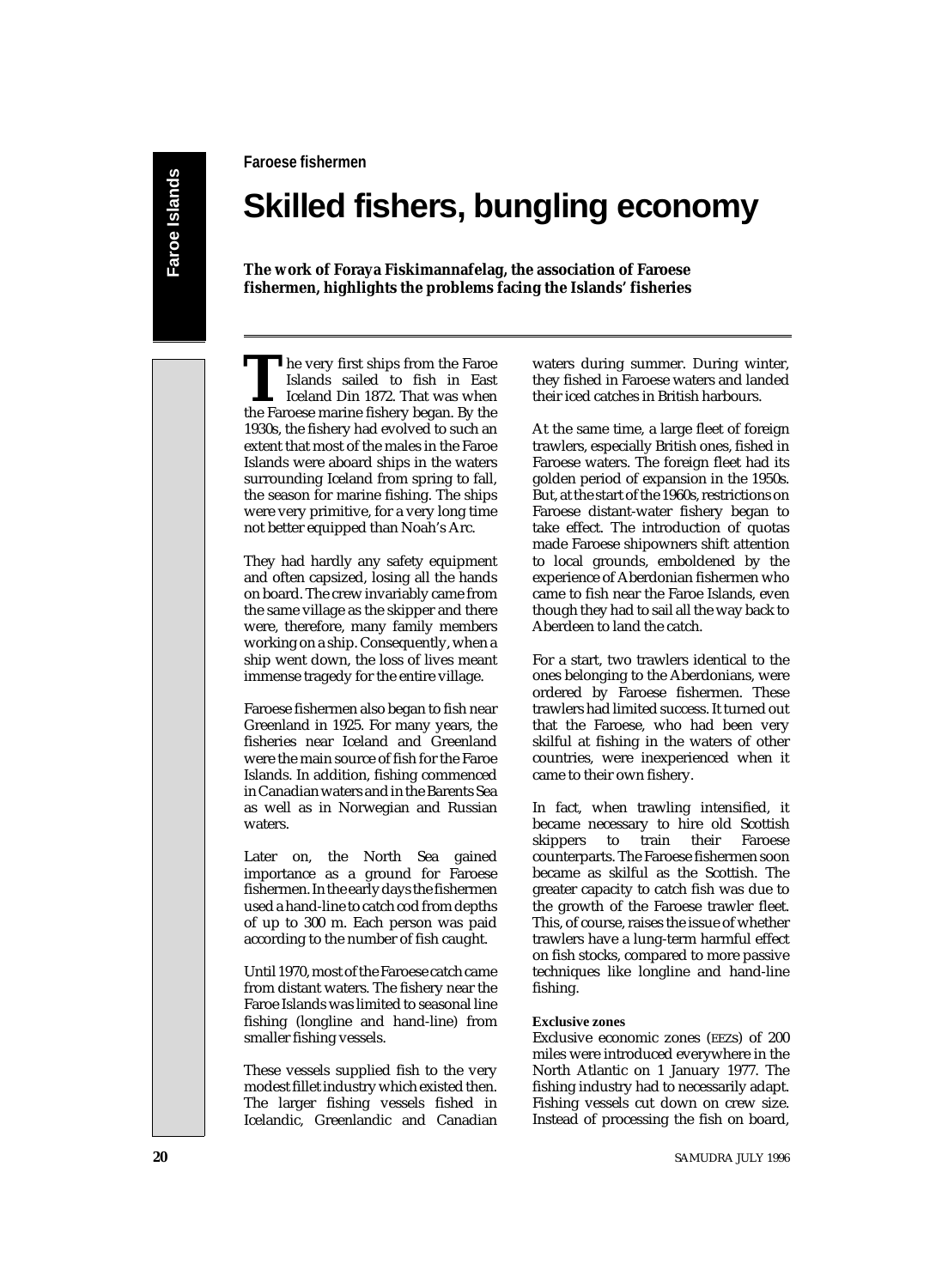which called for a large crew, the catch now had to be landed for processing at the fillet factory ashore, Where previously the crew size was 25 men, a typical crew now consisted of only nine.

The surplus fishermen began working in fillet factories. They could return home every evening, instead of being away from their families working in fillet factories. They could return home every evening, for months on end. In record time, about 20 fillet factories sprouted all over the Faroe Islands and the trawler fleet swelled to 80.

If the Faroe Islands is compared to, for instance, Iceland or North Norway, they appear as a mere little speck on the map, as are the waters surrounding them. In comparison, Iceland and North Norway are whole continents surrounded by vast oceans. The scanty natural resources of the Faroe Islands partly explain the crisis which they faced in the early 1990s.

That the Islands' natural resources are more meagre than those of Norway or Iceland is evident from a comparison of the groundfish species. Icelandic and Norwegian fisheries abound in cod.

The situation is quite different in the Faroe Islands. Normally, it is saithe which is caught in large quantities, while cod ranks second. Cod and haddock represent only a third of the catch of groundfish near the Faroe Islands. These are expensive species which command stable prices in global markets. Saithe, however, fetches a lower price and must compete with cheaper species from other parts of the world, like pollack from Alaska and saithe from the South Atlantic.

The example of cod illustrates how difficult it can be for a community to depend entirely on fishery. Statistics show that, on average, 30,000 tonnes of cod were caught yearly near the Faroe Islands until the 1980s.

However, at the start of the 1990s, the catch gradually started to decline and dwindled to 6,000 tonnes by 1993. Haddock suffered the same fate too.

This decline in catch of the Islands' most valuable fish was a catastrophe for the Faroese community. The effect of lowered incomes of fishermen, shipowners, fillet factories and their employees quickly spread to the rest of the community.

The crisis in the cod and haddock fishery especially hit the traditional inshore fishery of smaller fishing vessels using longlines. For this group of fishermen, it was indeed a catastrophe.

#### **Serious situation**

How serious the situation was can be gauged by the fact that the International Council for the Exploration of the Seas (ICES) advised a complete closure, of the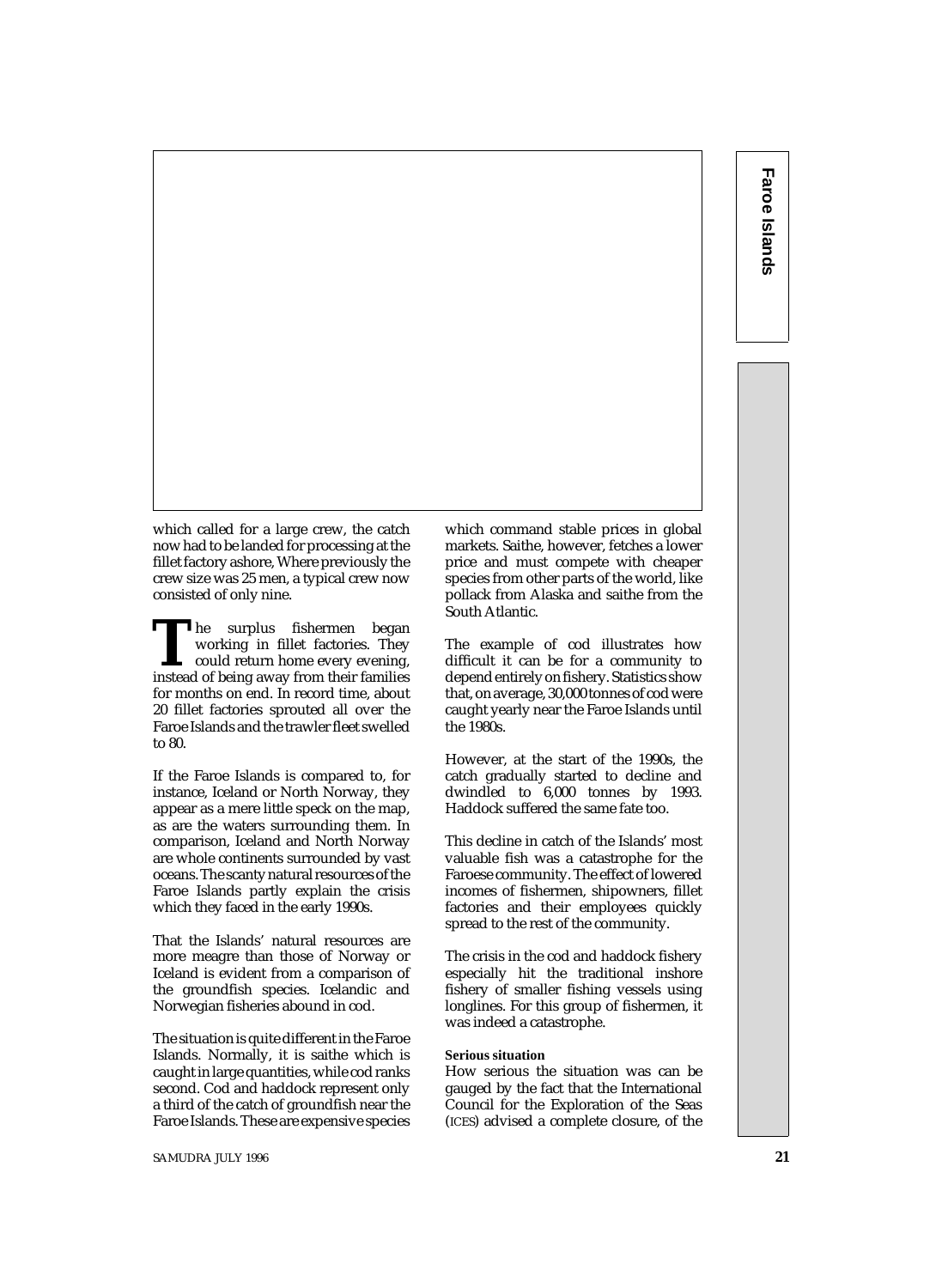cod fishery in Faroese waters. This closure actually came about automatically, since there were simply no cod left to be caught.

**T**he official explanation for the disappearance of cod was that, A from the beginning; stocks had been so greatly overfished that it was doubtful whether the species were able to reproduce at all.

This crisis in the cod fishery showed how difficult it is, in fact, to predict the size of fish stocks. In 1994, the Faroese fishermen's catch of cod began to increase considerably. This went against the biologists' recommendation of a slow increase, as cod stocks would only be rebuilt gradually. Additionally, the biologists had, as late as 1993, dashed the fishermen's hope of a return of the cod in the same quantities as in the Fast.

Unfortunately for the biologists, the increase in cod catches continued. This actually created problems for the fishermen because their limited by-catch quotas for cod were fished long before the other quotas were used up. As a result, fishing vessels lay idle, since it was almost impossible to fish without high cod by-catches.

The fishermen also found that it was not just limited areas that had more cod than were 'supposed' to exist. Cod were

everywhere in the Faroese waters, a fact also confirmed through tests conducted by the Faroese Fishery Research Centre. The growth of the cod fishery gradually became so pronounced that the Faroese government and biologists recommended a Canadian biologist be engaged for an independent estimation. The Canadian biologist concluded that considerably larger quantities of cod existed than had been estimated by the Faroese biologists. The quota for cod in the summer of 1995 was set at 10,000 tonnes, as recommended by ICES. The quota was subsequently mooted to range between 15,000 and 17,000 tonnes. However, after political interference, the final quota was set at 18,500 tonnes.

In this context, it is worth mentioning that the conservation committee, consisting of representatives of active fishermen, had recommended a quota of 19,000 tonnes. This recommendation was initially rejected as pure nonsense by the very people who considered themselves knowledgeable in these matters. Revealingly enough, the Canadian biologist's estimate of Faroese fish stocks was considerably closer to that of the fishing industry itself, rather than that to which ICES had lent its name.

### **Large quantities**

In fact, there had never been as much cod in Faroese waters as in recent years. The trawlers were the first to catch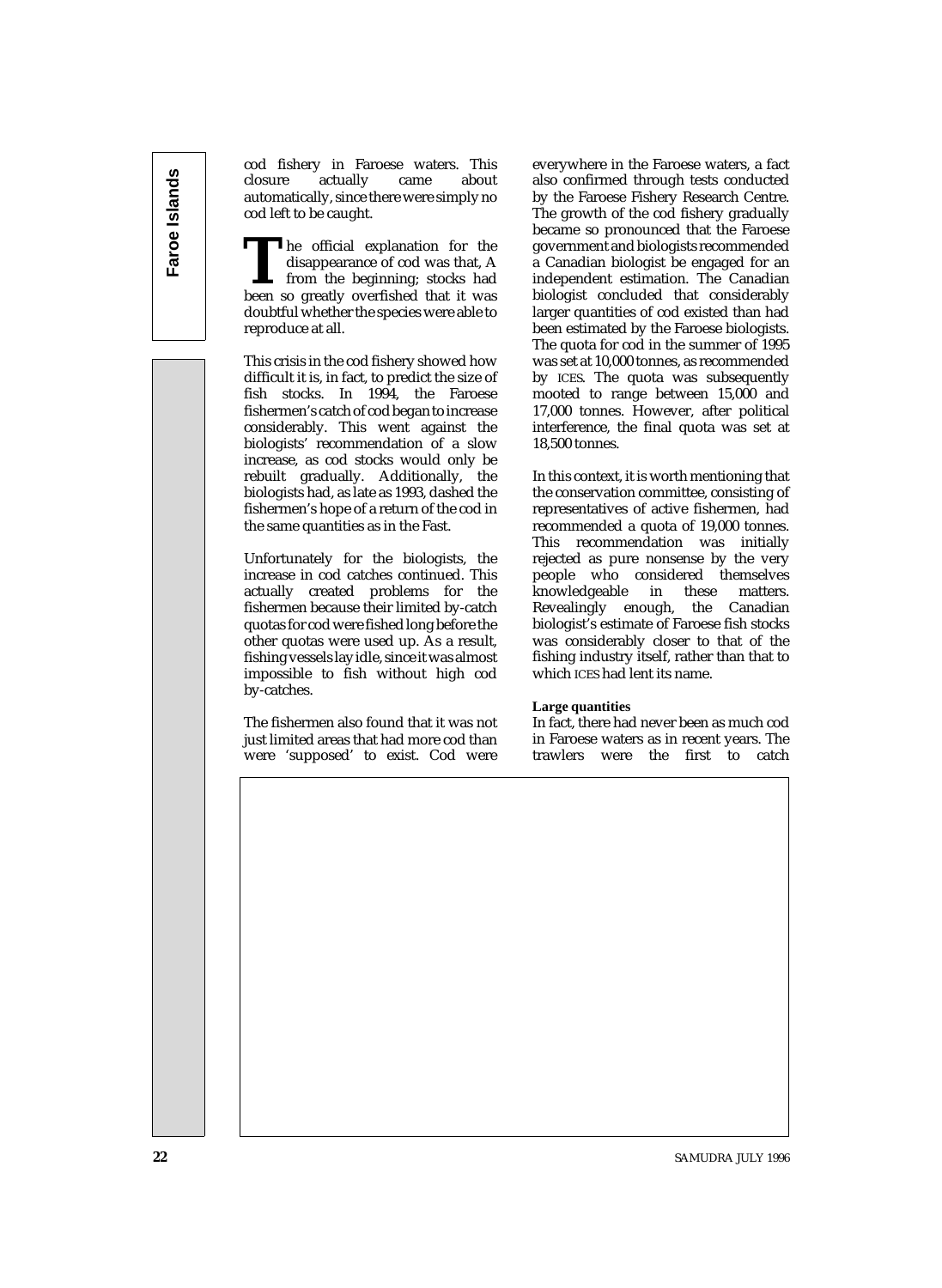unexpectedly large quantities. Then, the longline fishing vessels, contrary to wide experience, caught record amounts of cod in the midst of summer. The Faroese fishing boats which used hand-lines also had record catches. From initially recommending no catch at all in 1993, ICES soon recommended a catch of 24,000 tonnes, closer to the long-term average cod catch of 30,000 tonnes per year.

The biologists now admit that what<br>happened to the cod is a mystery.<br>The cod, which is now caught in<br>huge quantities, is of a size that did not happened to the cod is a mystery. The cod, which is now caught in exist earlier, contrary to the Faroese biologists' claims. The cod must have migrated to other waters, only to return to Faroese waters, although no one knows where they migrated to. However, there is undoubtedly a correlation between the disappearance of food in the sea near the Faroe Islands and the disappearance of the cod. Significantly enough, when the food returned, so did the cod.

The fishermen's experience with saithe, which was the opposite, leads to the same conclusion. In 1996, the saithe catch was<br>significantly less than predicted. significantly less than According to biologists, the relatively good years for saithe have now disappeared. This raises doubts on whether there is a correlation between large amounts of cod and small amounts of saithe. The experience of fishermen shows that very seldom do both saithe and cod exist in plenty at the same time.

Aided by a parasite-induced decline in the export prices of Faroese fish products, trade collapsed in the 1990s, affecting banks too. It became necessary to borrow money from Denmark to prevent banks going bankrupt. These loans had severe conditions, including a quota system introduced in 1994. One condition for a quota system to work properly was the availability of reliable fish stock estimates.

The quotas for cod and haddock were set on the basis of their stocks being in a terrible condition. The quota for saithe was set considering the fact that saithe stocks were in a reasonably good state. Accordingly, pair trawlers, which comprise the largest group of big fishing vessels, were allocated a large quota of saithe, but a small quota of cod and

haddock. If the fishery had evolved as it did the previous year, it would not have been difficult to stay within the limits of the quotas, since there was no cod then in the waters near the Faroese Islands.

However, since it is almost impossible to reliably estimate the size of fish stocks, the quota system was absolutely impossible to manage. The cod by-catches increased in size, proportionate to the main catch of saithe. Quite inevitably, the cod by-catches were fished before the main catch of saithe. Such a quota system will inevitably lead to 'creativity' among the fishermen. Cod will be thrown overboard so that the landed quantities are finally equivalent to the actual quota. Otherwise, cod will be 'renamed', to be registered as another species of fish to which no quota applies.

The fishing industry soon complained that it could no longer accept the present system where the quotas allocated had no relation to the size of the respective fish stocks. At the request of the fishing industry, the government appointed a committee to find a solution to these problems. There was a lot of scepticism as to whether a committee composed of fishery authorities and fishery biologists could come to an agreement at all. Contrary to expectations, the committee arrived at an agreement. In 1996, it proposed to replace the present quota system with a regulating system to be based on (i) area closures to rebuild fish stocks, and other technical regulations; and (ii) the number of days vessels can spend at sea fishing.

In those areas where cod were found, area closures were instituted either permanently or for part of the year. In some instances, the whole fishery was closed. In others, only trawling was prohibited. The committee felt that these conservation measures would prevent overfishing of stocks. In addition, a limit to fishing days was introduced for each fishing vessel. The regulatory system took effect from 1 June 1996. It is too early to tell whether this new system will satisfy the demands made on it.

#### **Planned economy**

The Faroese fishing industry has still not recovered from the crisis. Nevertheless,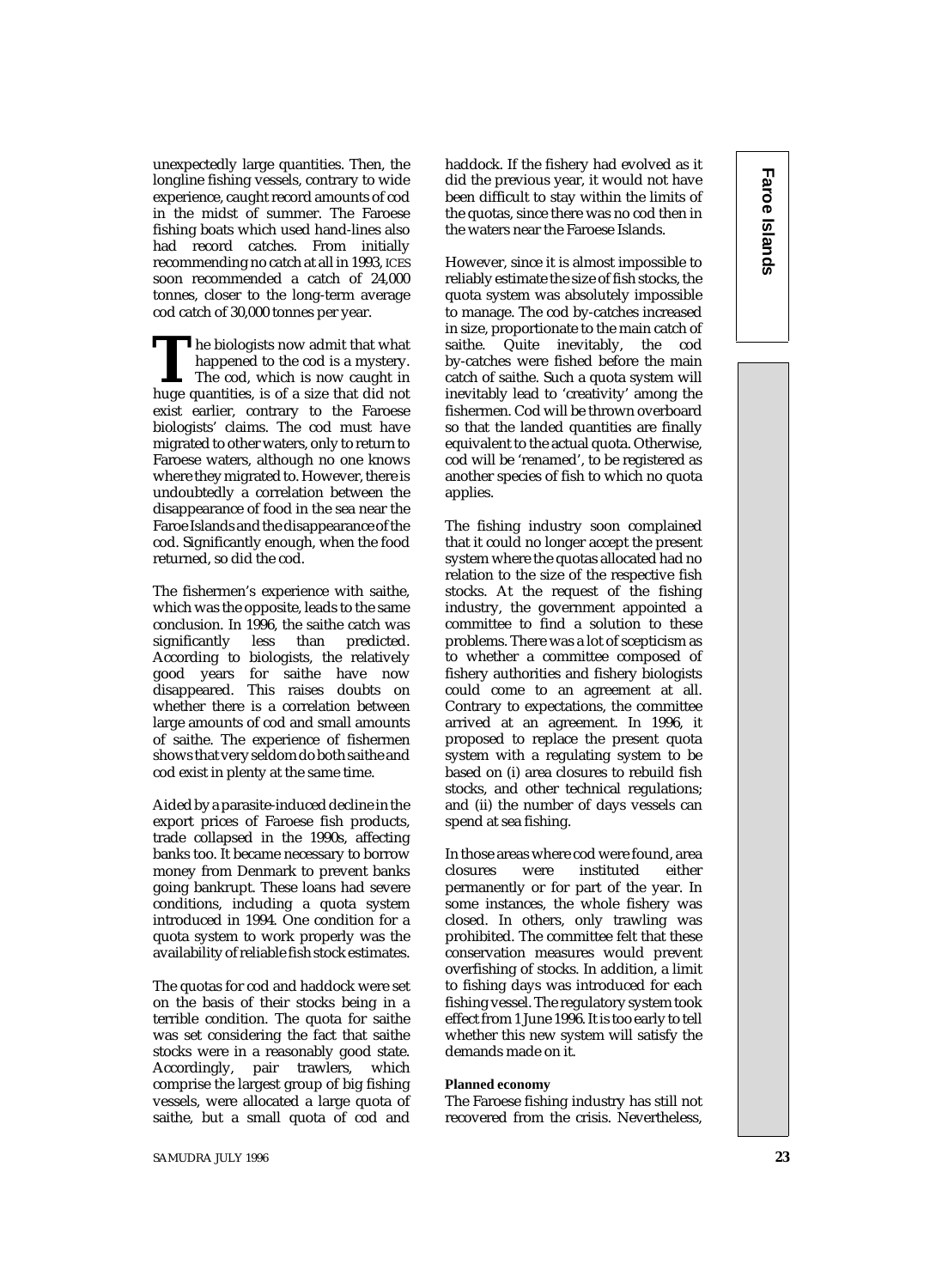

there has been considerable progress. Until 1989, a subsidy scheme existed and prices were fixed.

This system, part of a planned<br>
economy, contributed to the<br>
economic collapse. It has since<br>
been replaced by a totally free market economy, contributed to the economic collapse. It has since system, based on the suggestions of the<br>fishermen's association. The association. open-market system led to a considerable increase in the value of different species of fish. Now, an increasingly large part of Faroese groundfish is sold in auctions, partly controlled by the fishermen's association.

As a 'solution' to the economic crisis, creditors forced the Faroese community to consolidate most fillet factories into one single company. Afterwards, some of these factories began to purchase fish, while others were rented out for different purposes and still others were closed. Most Faroese resisted this consolidation. They were right to be resentful since this model proved to be an ultimate failure.

It is of utmost importance that the Faroe Islands develop other industrial activities to supplement fishing. Politically, there has been such an effort, but it is a slow process, though proceeding in the right direction.

It was in reaction to the formation of the shipowners' association that Faroya

Fiskimannafelag (FF), the association of fishermen, was founded in 1911. The next year FF succeeded in reaching a collective agreement with the shipowners, the first such agreement in the Faroese labour market.

FF's aim is to work for fishermen's interests. In the first few years, FF concentrated its energies on improving the collective agreement with the shipowners. There were quite a few disputes in that period and in 1934 the feelings among the members ran so high that FF got divided. However, it was reunited in 1957.

The activities of FF have increasingly broadened in scope. Much of its work involves representing fishermen before public authorities, for instance, in committees which decide the fishermen's in interests. However, the Faroese authorities felt that FF was exerting too much influence through its representation in these committees. Consequently, the most important committees were disbanded.

FF has also worked actively with international trade unions. Since the 1960s, it has been a member of the International Transport Workers' Federation (ITF), which has approximately four million members in around 100 countries. ITF is divided into eight sections, one of which deals with fishing.

As chairman of the fishing section since 1980, I have had ample opportunities to represent the Faroese fishermen's interests internationally and have a fair inkling of their problems. Faroese fishermen are paid according to the collective agreement between FF and the shipowners' association. Unlike most other workers, fishermen are paid a share of the value of production or the value of the catch.

A typical collective agreement provides the fishermen with a share of 27 per cent of the catch value, which is divided equally among the crew.

### **Other benefits**

The fishermen also receive vacation pay, 12 per cent of one share. The shipowners also pay a bonus to the officers.